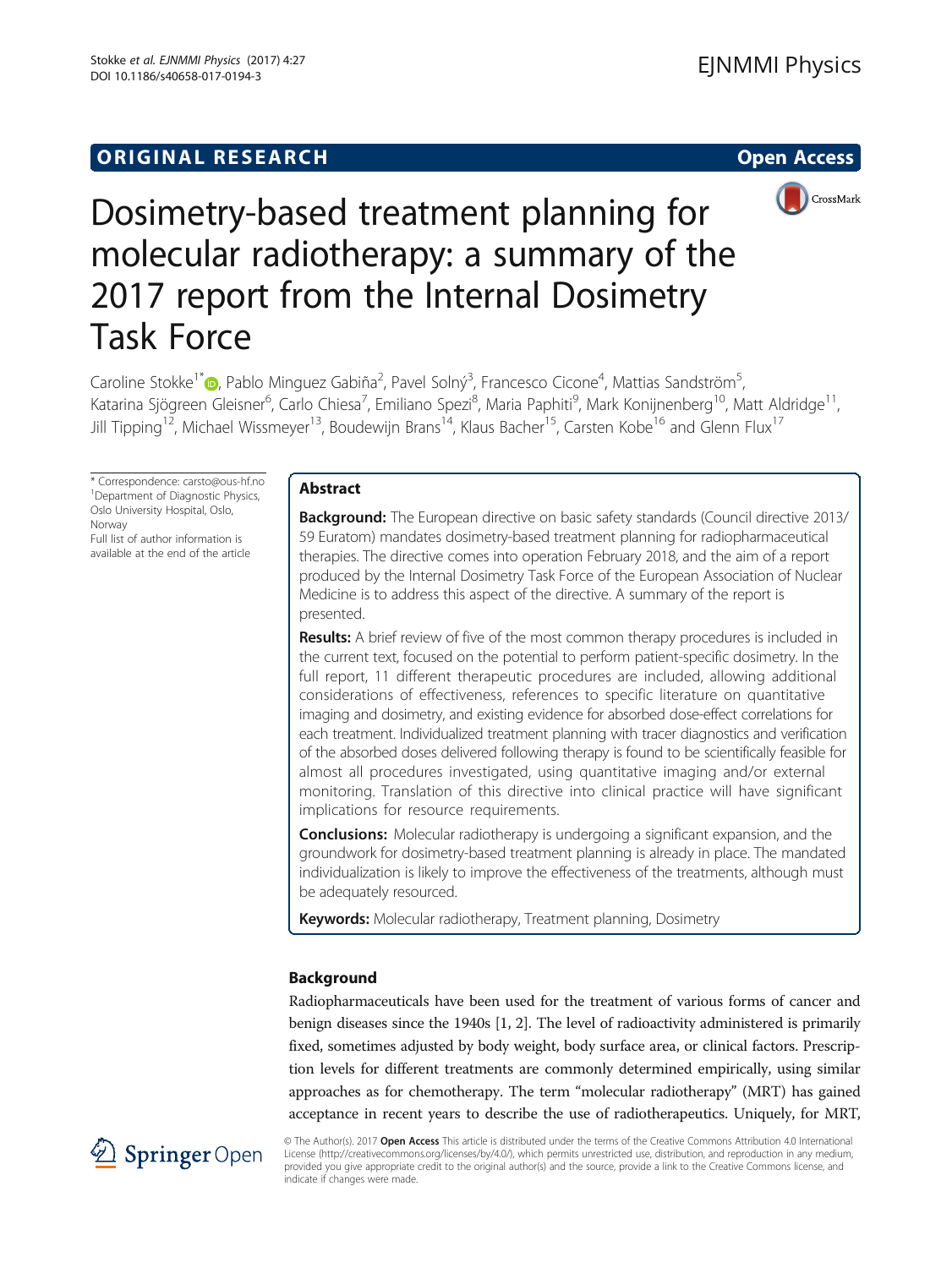the patient-specific biodistribution can be determined by in vivo nuclear medicine imaging of the radiopharmaceutical, and basic biokinetics can also be monitored by external probes. Quantitative imaging of a tracer amount of either the radiopharmaceutical or of a companion diagnostic prior to therapy can enable the therapeutic administration to be chosen to achieve prescribed absorbed doses to different tissues. Post-therapy imaging enables the prescribed absorbed dose to be verified. Recently, the panel of mechanisms and targets for radiopharmaceuticals has increased significantly. Together with newly available radiotherapeutics, this has raised greater awareness of the field of molecular radiotherapy and in combination with technical developments has also rekindled the interest for patient-specific dosimetry in research settings and in clinical practice.

The European Council directive 2013/59/ Euratom mandates the use of dosimetry for treatment planning and verification [[3\]](#page-7-0). In Chapter VII, Medical Exposures, Article 56, it is stated that:

"For all medical exposure of patients for radiotherapeutic purposes, exposures of target volumes shall be individually planned and their delivery appropriately verified taking into account that doses to non-target volumes and tissues shall be as low as reasonably achievable and consistent with the intended radiotherapeutic purpose of the exposure."

Furthermore, from Chapter II, Definitions, Article 4, Definition 81, it is stated that:

"'radiotherapeutic' means pertaining to radiotherapy, including nuclear medicine for therapeutic purposes".

The directive is due to come into force February 2018 and has been subject to considerable debate regarding interpretation and how the requirements may be fulfilled. Therefore, in 2015, the multidisciplinary Internal Dosimetry Task Force (IDTF) was established by the European Association of Nuclear Medicine (EANM) to address aspects of the 2013/59/ Euratom directive specifically concerned with dosimetry for MRT. The EANM IDTF consists of 17 members from Belgium, Czech Republic, Germany, Greece, Italy, The Netherlands, Norway, Spain, Sweden, Switzerland, Turkey, and the UK. Treatment-specific sections were drafted for 11 different categories of therapy procedures and indications (Table [1\)](#page-2-0). The aim of the group was to identify the potential for patient-specific treatment planning and verification. While selected possibilities for imaging or other measurements and dosimetric methodology are included, no reviews regarding the optimal methods or the accuracy of the absorbed dose-effect relationships were performed. The specific pre- and post-therapy sections are therefore to be considered as suggested solutions and not definite guidelines. The report on the potential and prospects for dosimetry-based treatment planning for MRT will be made available on the EANM website. The aims of this article are to summarize the IDTF report and briefly review examples of treatment-specific dosimetric planning procedures.

## Summary of report

The radiopharmaceutical procedures covered in the full report are listed in Table [1](#page-2-0), which also displays selected post-therapy imaging and measurement methods that can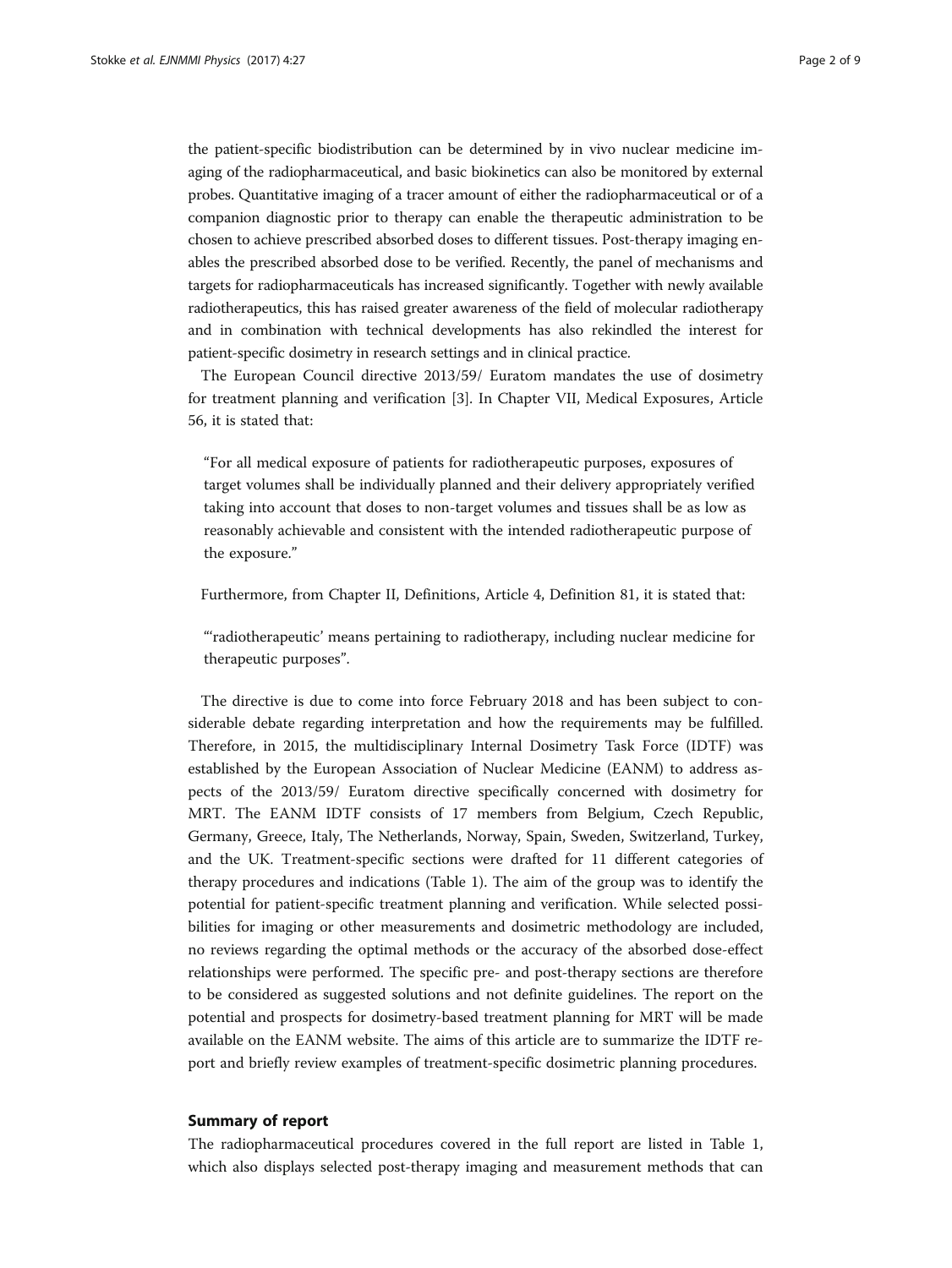| Radiopharmaceutical Procedure                                                                                |                                                                                                     | imaging                                                                      | Compounds used Post-treatment imaging or<br>for pre-treatment measurement methods                                |
|--------------------------------------------------------------------------------------------------------------|-----------------------------------------------------------------------------------------------------|------------------------------------------------------------------------------|------------------------------------------------------------------------------------------------------------------|
| $\overline{131}$ Nal                                                                                         | Benign thyroid disease                                                                              | $\overline{131}$ Nal<br>$124$ Nal<br>$123$ Nal                               | Thyroid probe. Gamma<br>camera <sup>a</sup> or SPECT/CT.                                                         |
| $131$ Nal                                                                                                    | Differentiated thyroid cancer (DTC)<br>with ablative intent and in the case of<br>recurrent disease | $131$ Nal<br>$124$ Nal<br>$123$ Nal                                          | Gamma camera or SPECT/CT.<br>Whole-body probes, blood<br>sampling                                                |
| $131$ mIBG                                                                                                   | Neuroblastoma in children and young<br>adults                                                       | $131$ mIBG<br>$124$ mIBG<br>$123$ mIBG                                       | Whole-body probe for bone<br>marrow estimation.<br>Gamma camera or SPECT/CT                                      |
| $131$ mIBG                                                                                                   | Neuroendocrine tumors in adults                                                                     | $131$ mIBG<br>$124$ mIBG<br>$123$ mIBG                                       | Gamma camera or SPECT/CT                                                                                         |
| <sup>177</sup> Lu DOTATATE                                                                                   | Neuroendocrine tumors                                                                               | Radiolabelled<br>somatostatin<br>analogs                                     | Gamma camera or SPECT/CT                                                                                         |
| 90Y somatostatin<br>analogs                                                                                  | Adult neuroendocrine disease                                                                        | Analogs, as <sup>86</sup> Y-<br><b>DOTATOC</b><br><sup>111</sup> In-DOTATATE | Bremsstrahlung gamma<br>camera or SPECT/CT.<br>PET/CT.                                                           |
| ${}^{89}$ SrCl <sub>2</sub> , ${}^{153}$ Sm-<br>EDTMP, <sup>186</sup> Re-HEDP,<br>and <sup>188</sup> Re-HEDP | Bone pain palliation                                                                                | 99mTc-MDP for<br>153 <sub>Sm-EDTMP</sub>                                     | Gamma camera or<br>SPECT/CT for<br><sup>153</sup> Sm-EDTMP, <sup>186</sup> Re-HEDP<br>and <sup>188</sup> Re-HEDP |
| <sup>223</sup> Ra dichloride                                                                                 | Bone metastases from castration-<br>resistant prostate cancer                                       | 99m <sub>Tc</sub> -MDP                                                       | Planar gamma camera<br>imaging                                                                                   |
| <sup>177</sup> Lu PSMA ligands                                                                               | Metastatic castration-resistant pros<br>tate cancer                                                 | Analog PET<br>ligands                                                        | SPECT/CT                                                                                                         |
| 90Y microspheres                                                                                             | Liver metastases or primary tumors                                                                  | 99mTc-albumin<br>macro aggregate                                             | Bremsstrahlung SPECT/CT.<br>PET/CT.                                                                              |
| 90Y-ibritumomab<br>tiuxetan                                                                                  | Non-Hodgkin's lymphoma                                                                              | $111_{n}$<br>ibritumomab<br>tiuxetan                                         | Bremsstrahlung gamma<br>camera or SPECT/CT.<br>PET/CT.                                                           |
| 90 Y, 32 P, and 186 Re<br>colloid, 169Er citrate                                                             | Radiosynovectomy                                                                                    | 99mTc MDP/HDP/<br>HEDP and/or<br>99m <sub>Tc-HIG</sub>                       | Planar Gamma camera<br>imaging,<br># dicentric chromosomes                                                       |

<span id="page-2-0"></span>Table 1 Molecular radiotherapies and possibilities for dosimetric treatment planning identified in the report

<sup>a</sup>Gamma camera indicates both planar scintigraphy imaging and SPECT/CT imaging, if not otherwise specified

form the basis for verification of absorbed doses delivered. Furthermore, the possibility for administration of a tracer amount of the radiopharmaceutical itself or of a "companion diagnostic" to estimate absorbed doses "up front" are indicated. Current clinical therapy regimens vary from single administrations to multiple cycles, and prescriptions range from the delivery of a fixed amount of radioactivity to dosimetric treatment planning. The range of current practice is reported in an IDTF survey on implementation of dosimetry procedures in Europe [\[4](#page-7-0)].

In the following sections, the potential for dosimetric treatment planning are summarized for five of the most common individual therapy procedures. In the full report, a brief introduction to the disease and radiopharmaceutical is given for each procedure, followed by a brief review of the reported effectiveness of the treatment, the potential for quantitative imaging that underpins normal tissue and target dosimetry, and existing evidence for absorbed dose-effect correlations. The potential for personalized dosimetry-based treatment planning is then considered. Finally, issues specific to the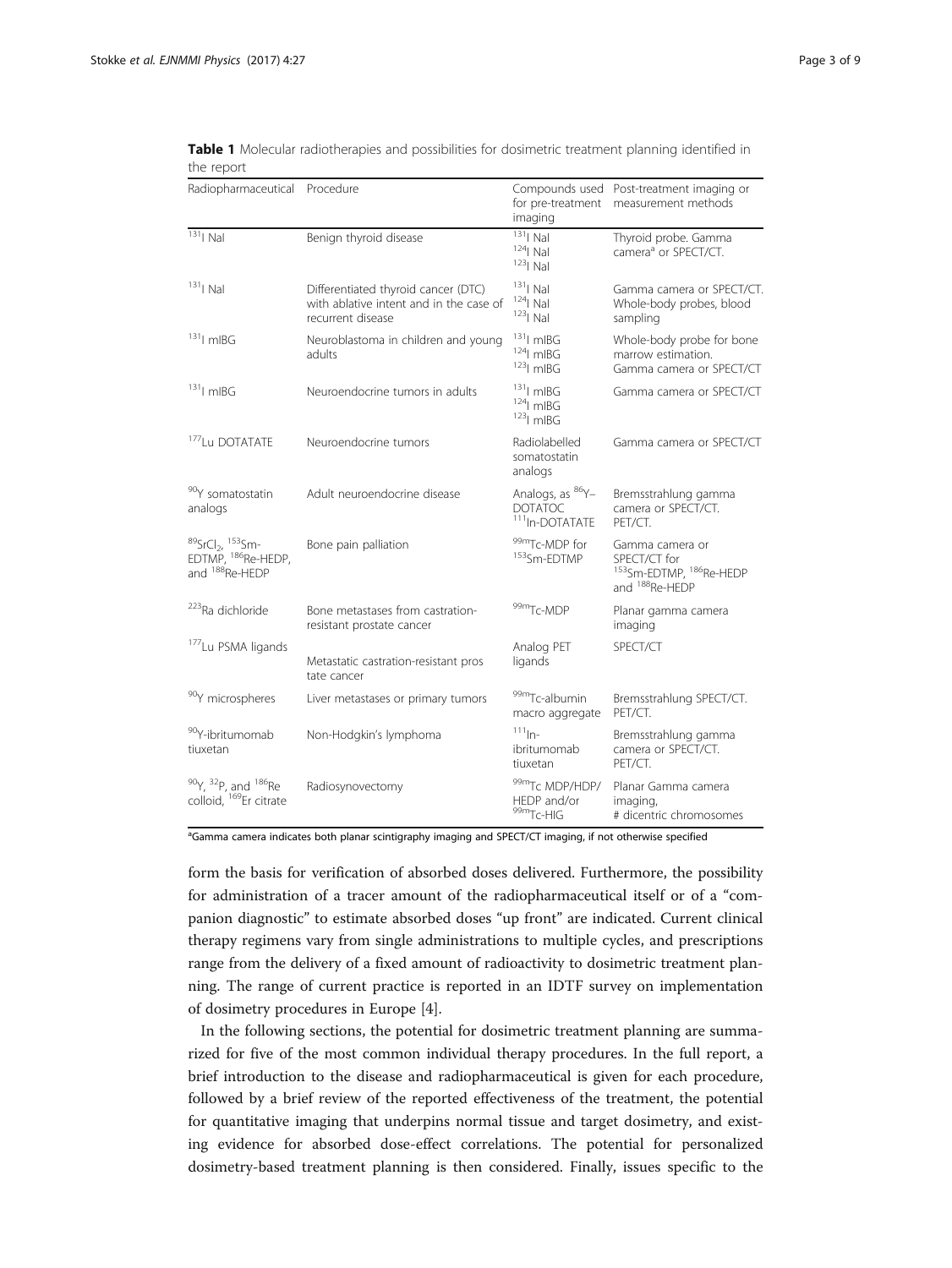treatment are considered along with questions that merit further investigation. For the individual procedures included in the present summary, these have been condensed in two paragraphs: the first presenting the therapy and current practice, followed by a second describing the dosimetric procedures and dose-effects. Resource requirements are reported in a separate section.

# <sup>131</sup>l Nal for the treatment of differentiated thyroid cancer with ablative intent and in the case of recurrent disease

The amount of <sup>131</sup>I NaI activity to administer for differentiated thyroid cancer (DTC) treatment is commonly empirically determined. Typically, a fixed activity of 131I NaI ranging between 1.11 and 7.4 GBq is given [[5](#page-7-0)]. In the case of recurrent disease, the administered activity may be calculated based on the absorbed dose constraints of the normal tissue, usually red marrow as recommended in EANM guidelines [[6\]](#page-7-0).

Radioiodine uptake in thyroid remnants and metastases can be determined with gamma camera planar imaging or with SPECT/CT which can provide more accurate quantification [\[7](#page-7-0)]. Camera calibrations and radiation protection measures may be demanded due to a high photon flux [[7\]](#page-7-0). PET/CT imaging can also be performed using  $124$ I NaI, which may be advantageous for determination of remnant mass and small metastases [\[8\]](#page-7-0). Currently, in the treatment of DTC, there are no well-established values for absorbed doses to remnants and metastases which may be used as prescription values. EANM guidelines recommend the calculation of red marrow absorbed doses from whole-body and blood dosimetry [\[6](#page-7-0)], and a constraint of 2 Gy is considered when using this methodology [\[9](#page-7-0)]. Additional organs at risk may include the lungs and salivary glands [\[10](#page-7-0)–[12](#page-7-0)]. Issues regarding the alteration of biodistribution can occur due to the debated "stunning effect" for  $^{131}$ I NaI [\[13, 14\]](#page-7-0) or due to prior administration of recombinant human thyroid-stimulating hormone (rhTSH) [[15\]](#page-7-0), which may have to be considered if treatment planning is performed.

## <sup>131</sup>I mIBG for the treatment of neuroblastoma in children and young adults

The metaiodobenzylguanidine (mIBG) molecule structurally resembles norepinephrine (also called noradrenaline), and tumors expressing the norepinephrine transporter show mIBG uptake capacity. The prescription of <sup>131</sup>I mIBG for neuroblastoma is often made according to whole-body absorbed dose, which is related to bone marrow absorbed dose and neutropenia [\[16](#page-7-0)].

If stem cell rescue is not scheduled, the main organ at risk is usually the bone marrow, with an absorbed dose constraint of 2 Gy [[17](#page-7-0)]. An increasingly common protocol is to deliver a whole-body absorbed dose of 4 Gy in two administrations of activity separated by 2 weeks, followed by stem cell rescue. The first administration is delivered according to a body mass-based prescription of 444 MBq/kg [\[18](#page-7-0)]. The whole-body absorbed dose can be estimated by dose-rate measurements obtained with a probe. However, if there is bone marrow involvement, imaging is necessary to perform dosimetry. Quantitative imaging can be performed essentially as for  $^{131}$ I NaI, with the same technical considerations [\[7](#page-7-0)].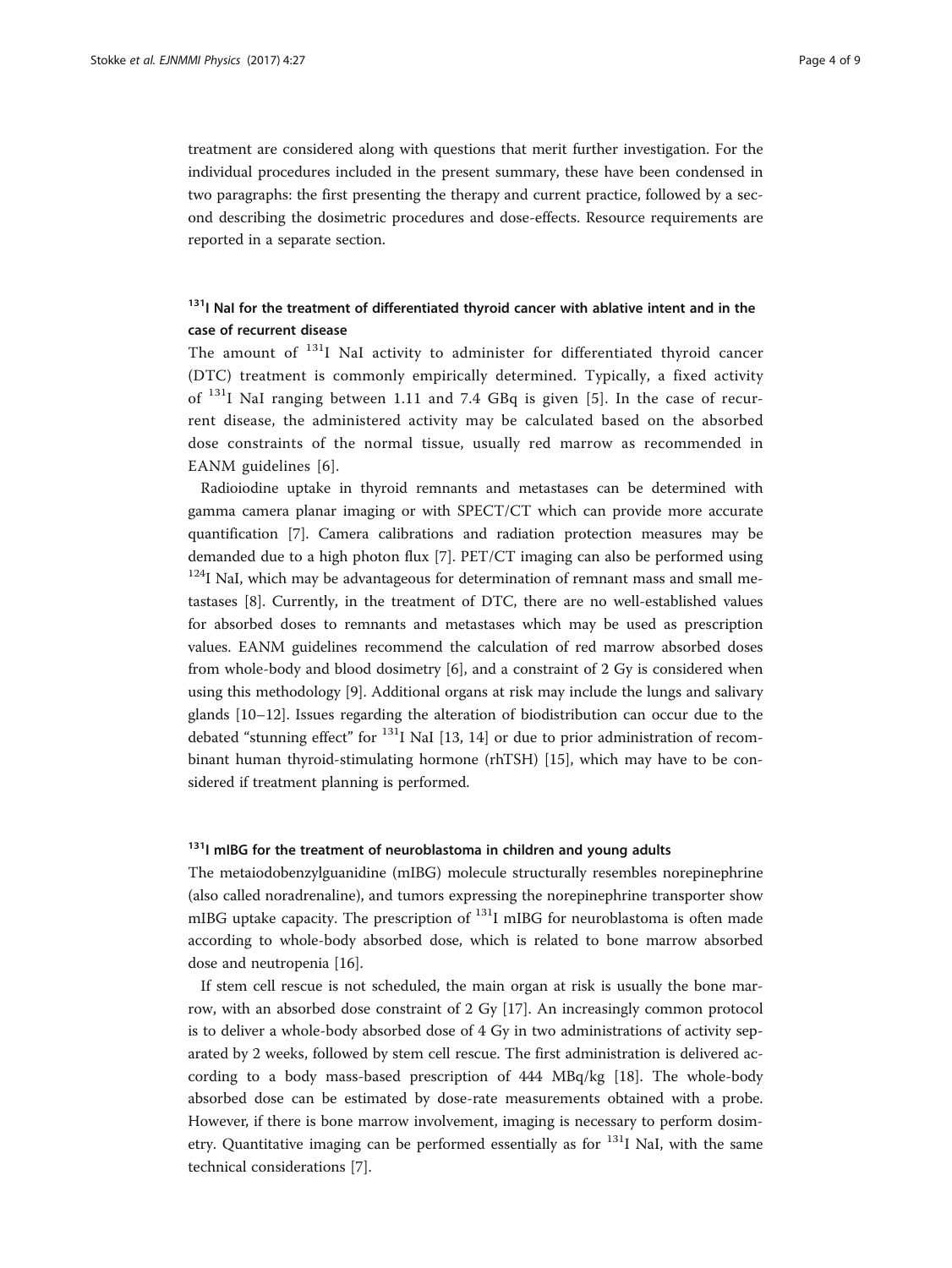## <sup>177</sup>Lu-DOTATATE for the treatment of neuroendocrine tumors

<sup>177</sup>Lu-DOTATATE is a radiolabelled somatostatin analog developed for the treatment of patients with somatostatin receptor-positive neuroendocrine tumors. The most frequent treatment protocol is currently to administer 7.4 GBq for up to four times with a 6 to 10-week interval between each administration [[19](#page-7-0)]. However, protocols delivering cycles of 7.4 GBq until a maximum prescribed absorbed dose to the kidneys and the bone marrow is reached are under investigation [[20\]](#page-7-0).

Although the photon yield is relatively low, the high level of activity administered makes quantitative gamma camera imaging of  $177$ Lu possible [\[21](#page-8-0), [22\]](#page-8-0). Late treatmentrelated kidney toxicity has not been reported for patients receiving a kidney absorbed dose over 28 Gy, a commonly used tolerance limit, indicating that this may be a conservative value [\[23\]](#page-8-0). A clear correlation between tumor absorbed doses and the response to the treatment was reported in pancreatic neuroendocrine tumors [[24](#page-8-0)]. Although it has been demonstrated that patient-specific absorbed doses for  $177$ Lu can be calculated and have a clinical benefit, the absorbed dose limits for normal tissue and the desirable absorbed dose to the tumors require further investigations.

# <sup>223</sup>Ra dichloride for the treatment of bone metastases from castration-resistant prostate cancer

 $223$ Ra dichloride is an alpha-emitting radiopharmaceutical approved for the treatment of patients with castration-resistant prostate cancer, symptomatic bone metastases, and no known visceral metastatic disease. Being an analog to calcium, cationic radium is taken up by areas of increased osteoblastic activity. A fractionated approach is routinely used for the delivery of this treatment with six administrations of 55 kBq/kg body weight.

The low yield of photons, combined with the low amount of activity administered, makes quantitative imaging of  $223$ Ra challenging. However, it has been demonstrated that prolonged gamma camera imaging is feasible [\[25, 26\]](#page-8-0) and that activity can be quantified to within 20–50%, depending on the volume imaged. A study showed that absorbed doses delivered to normal organs vary by an order of magnitude between in-dividual patients [[27](#page-8-0)]. Uptake of  $^{223}$ RaCl<sub>2</sub> in metastases has been seen to correlate with that of 99mTc MDP [\[28\]](#page-8-0), demonstrating a potential for treatment planning. There is no evidence as yet of correlations between the absorbed doses delivered and effect. Besides developing reliable dosimetric methodology for this treatment, the relative biological effect is yet to be determined, and the short range of the alpha emissions necessitates investigations of microdosimetry and small-scale dosimetry.

# 90Y microspheres for the treatment of primary and metastatic liver cancer

Intra-arterial locoregional liver therapies have their rationale in the fact that liver lesions are fed mainly by the arterial stream, while normal parenchyma is supplied by portal vein blood flow. At present, both  $^{90}Y$  glass microspheres and  $^{90}Y$  resin microspheres are used, both licensed as medical devices to treat liver primary hepatocarcinoma (HCC) and liver metastases [\[29](#page-8-0)]. Toxicity is of particular importance, as patient death from radioembolization-induced liver disease leading to liver failure can be a consequence of a standard treatment [[30\]](#page-8-0). With current recommendations, dosimetry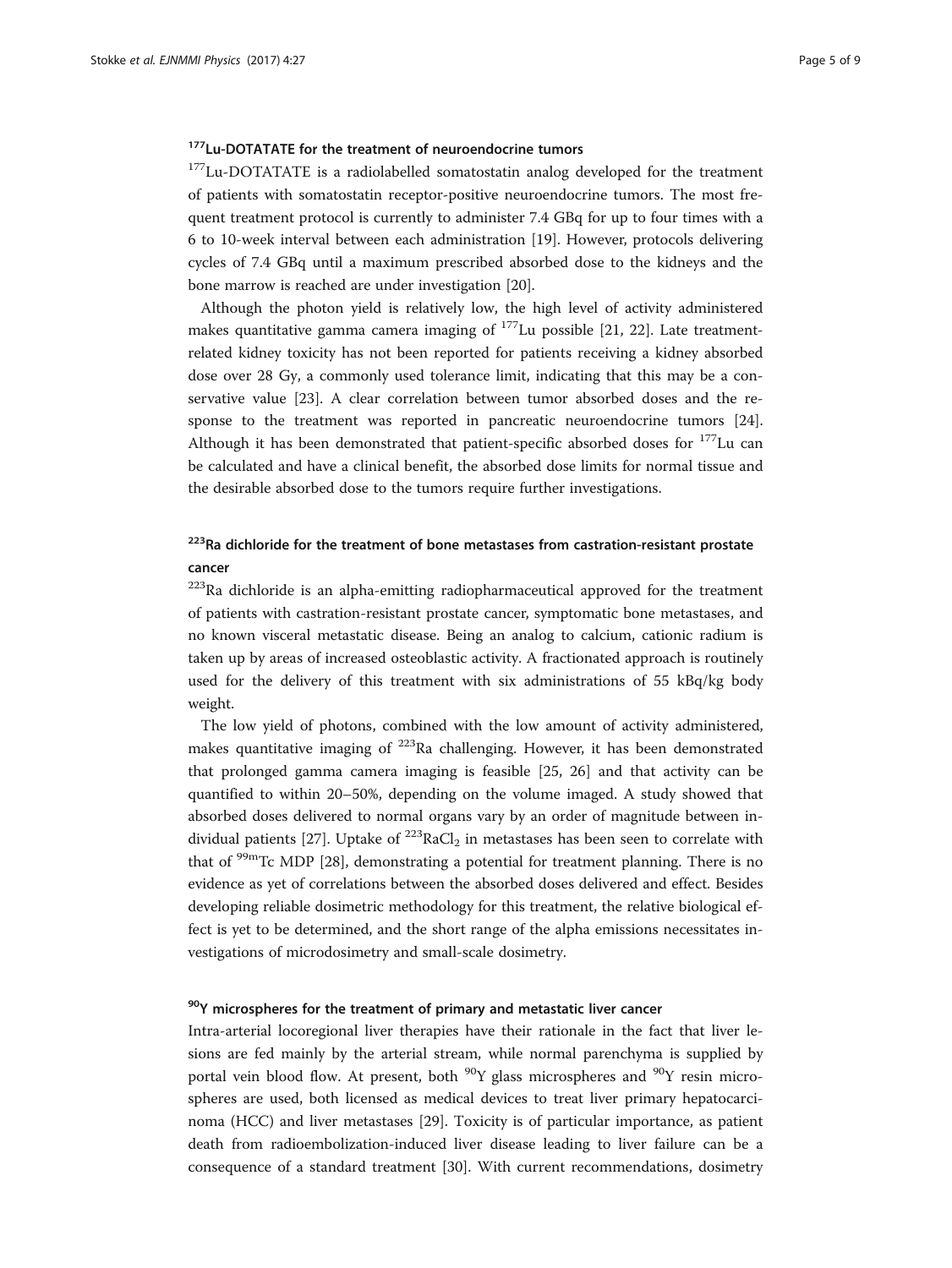is sometimes used as a basis for treatment planning, although methods for absorbed dose prescription vary.

Simulation scanning is performed with  $^{99m}$ Tc-albumin macro aggregate (MAA) administered under angiographic guidance for quantitative imaging and pre-treatment dosimetry [\[29](#page-8-0)]. The permanent trapping into liver capillaries of the <sup>99m</sup>Tc MAA and of the therapeutic  $^{90}Y$  microspheres allows dosimetry to be performed from only one scan [[30\]](#page-8-0). Post-therapy quantitative imaging can be performed by  $^{90}Y$  bremsstrahlung SPECT or  $90Y$  PET with suitable corrections [[31](#page-8-0), [32\]](#page-8-0). Correlations between the absorbed doses delivered and toxicity and response have been reported both for hepatocellular carcinoma [\[33](#page-8-0)–[35\]](#page-8-0) and colorectal metastases [[36](#page-8-0), [37](#page-8-0)].

### Resource requirements

Implementation of dosimetry for therapy, particularly on a routine basis, has implications for infrastructure resourcing. The level of resources required will depend on the complexity of the dosimetry procedure and will vary according to local and national protocols and guidelines. Each procedure will have resource implications for both an initial setup of a dosimetry service and for ongoing support.

Resources fall into categories of equipment and staff. Whole-body dosimetry may be performed with a portable or externally mounted compensated Geiger counter which enables multiple measurements to be made by either staff or, if necessary, possibly by comforters and carers. Both the legal implications and the technical complexity should be carefully considered if the latter group is to perform such measurements. Blood dosimetry may be derived from samples measured in a well counter. Image-based dosimetry requires a gamma camera or PET system that has been set up for the radionuclide under investigation at activity levels relevant to the procedure. In addition to routine quality control procedures, this entails determination of calibration factors for image quantification and characterization of camera deadtime which is important for posttherapy imaging. For each therapeutic procedure, the required number of measurement time points (especially imaging time points) needs careful investigations as this directly affects both the dosimetric accuracy and the resource implications. Unlike many of the other resource requirements, this also impacts the time spent by the patients. Volume estimation may be acquired from radiological images or, in the case of radioiodine treatment of benign thyroid disease, from ultrasound scanning as well as from the SPECT and PET data.

As a multidisciplinary area, a range of trained staff are necessary to provide a comprehensive service. These include medical physicists for image quantification and absorbed dose calculations, nuclear medicine technologists and radiographers with experience in quantitative imaging, nuclear medicine physicians and radiologists for performing or supervising volume outlining, and possibly other specialists to contribute on patient-specific prescriptions and procedures.

## **Discussion**

The potential for dosimetry-based treatment planning was demonstrated for all therapy procedures, using either the same radiopharmaceutical or diagnostic analogs. Both planning and verification can be technically demanding due to various factors, including low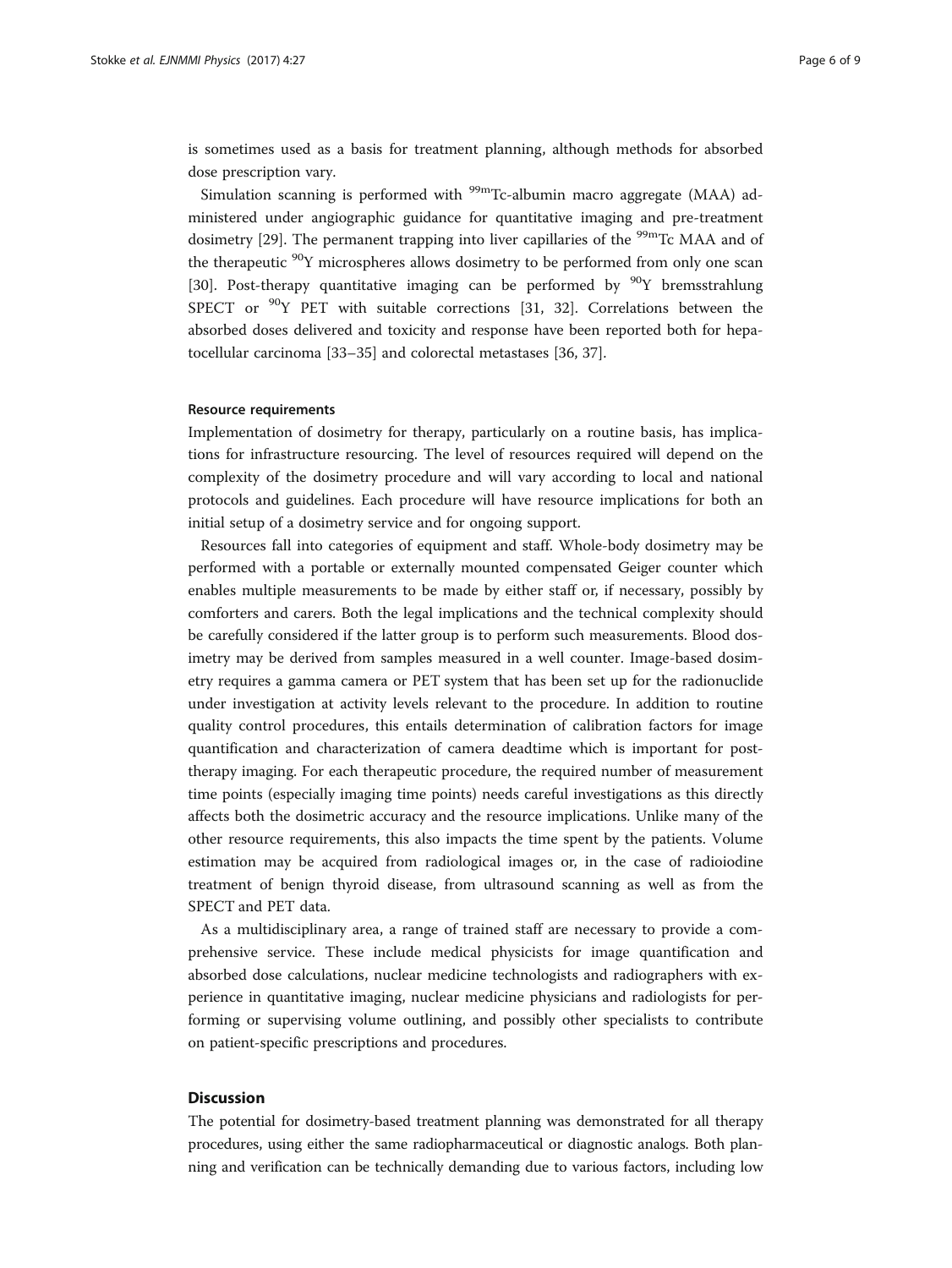activity levels in patients and/or low photon yield, image co-registration, calibration of the system, volume definition, choice of imaging time points, and kinetic modelling. However, extensive work has laid the foundation for individualized dosimetry of MRTs.

Absorbed dose-effect relationships have been determined for many therapy procedures in single-center studies, and multicenter clinical trials are necessary to gather further evidence and substantiate these findings. However, relevant data can be collected by simply performing post-therapy imaging and dosimetry routinely in current practice and by comparison of the absorbed doses delivered with response and toxicity data. For many MRTs, a requirement for post-therapy verification may therefore represent a rational and feasible manner of initiating a dosimetry-based treatment planning program.

In conclusion, molecular radiotherapy is undergoing a significant expansion. Many new radiotherapeutics are being introduced into the clinic and an increasing number of patients are being treated for common as well as rare cancers. This will have a significant effect on healthcare funding, patient management, and the logistical and scientific challenges faced by nuclear medicine departments and their collaborators. As medicine in general has begun to focus on personalized treatment, often accompanied by molecular imaging, this growth in radiotherapeutics offers unprecedented opportunities for recognition, support, and significant development. Nuclear medicine combines diagnostics and therapeutics and provides unique possibilities for personalized treatment. The EANM IDTF report provides an overview of the potential and prospects for dosimetry-based treatment planning of MRT, revealing that the groundwork is already in place. The report focuses on the overall aspects of treatment planning, and further work may be required to complement the status summary. Topics of interest include the use of companion diagnostics, resource implications, the study of absorbed doseeffect correlations, refinement of technical aspects including image quantification and voxel-based dosimetry, biophysical considerations including biologically effective dose (BED) calculations, education, and training. These investigations are important to ensure the clinical and cost-effectiveness of new radiotherapeutics, as well as for established therapy procedures. However, MRT has the unique potential to provide patientspecific molecular information allowing guidance for personalized treatment.

#### Acknowledgements

We in the EANM ITDF wish to thank Mrs. Sonja Niederkofler at the EANM Headquarters for all her assistance.

#### Funding

Nothing to declare

#### Availability of data and materials

The EANM IDTF report will be available on the EANM website:<http://www.eanm.org/publications/idtf-report/>.

#### Authors' contributions

All authors contributed to the design and draft of the manuscript. All authors read and approved the final manuscript.

#### Ethics approval and consent to participate

Consent for publication

Not applicable

Not applicable

#### Competing interests

The authors declare that they have no competing interests.

## Publisher's Note

Springer Nature remains neutral with regard to jurisdictional claims in published maps and institutional affiliations.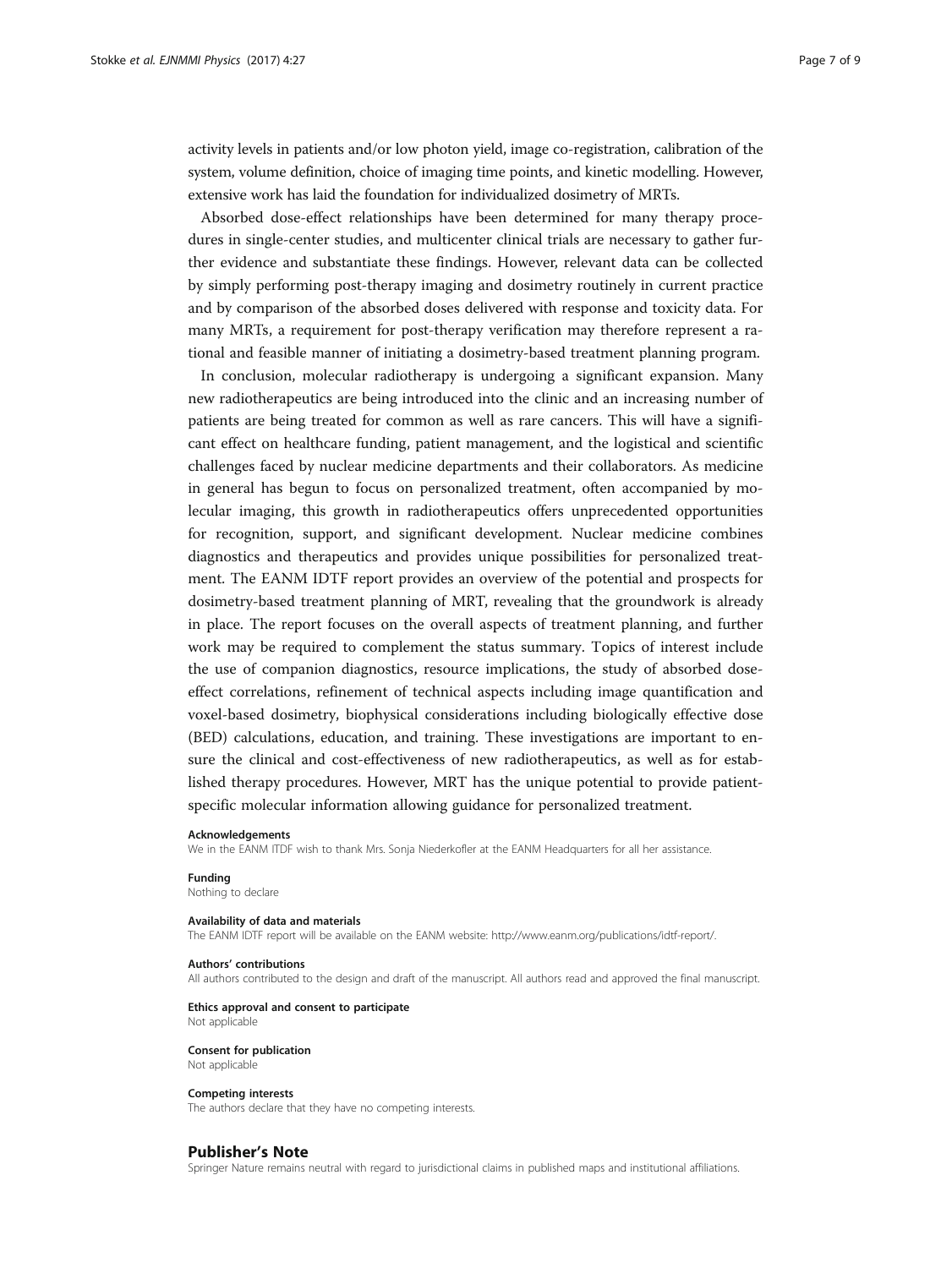#### <span id="page-7-0"></span>Author details

<sup>1</sup>Department of Diagnostic Physics, Oslo University Hospital, Oslo, Norway. <sup>2</sup>Department of Medical Physics and Radiation Protection, Gurutzeta/Cruces University Hospital, Barakaldo, Spain. <sup>3</sup>Department of Dosimetry and Application of Ionizing Radiation, Czech Technical University in Prague, Prague, Czech Republic. <sup>4</sup>Nuclear Medicine, Sant'Andrea Hospital, Department of Surgical and Medical Sciences and Translational Medicine, Sapienza University of Rome, Rome, Italy. <sup>5</sup>Section of Nuclear Medicine and PET, Department of Surgical Sciences, Uppsala University, Uppsala, Sweden.<br><sup>6</sup>Department of Medical Badiation Physics, Clinical Sciences Lund Lund University, Lund Sweden. <sup>7</sup>Nucle Department of Medical Radiation Physics, Clinical Sciences Lund, Lund University, Lund, Sweden. <sup>7</sup>Nuclear Medicine Division, Foundation IRCCS istituto nazionale Tumori, Milan, Italy. <sup>8</sup>School of Engineering, Cardiff University, Cardiff, UK.<br><sup>9</sup>Denartment of Medical Physics, Pammakaristos Hospital, Athens, Greece. <sup>10</sup>Denartment of Pad <sup>9</sup>Department of Medical Physics, Pammakaristos Hospital, Athens, Greece. <sup>10</sup>Department of Radiology & Nuclear Medicine, Erasmus MC, Rotterdam, The Netherlands. 11Nuclear Medicine/Radiotherapy Physics, UCL Institute of Nuclear Medicine and UCL Hospitals NHS Foundation Trust, London, UK. <sup>12</sup>The Christie NHS Foundation Trust, Nuclear<br>Medicine, Manchester, UK. <sup>13</sup>Department of Nuclear Medicine, University Hospital of Geneva, Geneva, Switzerland. <sup>14</sup>Department of Nuclear Medicine and PET Center, University Hospital, Ghent, Belgium.<sup>15</sup>Department of Basic Medical Sciences, Division of Medical Physics, Ghent University, Ghent, Belgium. <sup>16</sup>Department for Nuclear Medicine, University Hospital of Cologne, Cologne, Germany. 17Joint Department of Physics, Royal Marsden Hospital and Institute of Cancer Research, Sutton, UK.

## Received: 18 August 2017 Accepted: 6 November 2017 Published online: 21 November 2017

#### References

- 1. Sawin CT, Becker DV. Radioiodine and the treatment of hyperthyroidism: the early history. Thyroid : official J. Am. Thyroid Association. 1997;7:163–76.
- Lawrence JH. Nuclear physics and therapy: preliminary report of a new method for the treatment of leukemia and polycythemia. Radiology. 1940;35:51–60.
- 3. Council directive 2013/59/EURATOM official journal of the European Union; 2014.
- 4. Gleisner et al. Variations in the practice of molecular radiotherapy and implementation of dosimetry: Results from a European survey. EJPH-D-17-00032R1.
- Silberstein EB, Alavi A, Balon HR, Clarke SE, Divgi C, Gelfand MJ, et al. The SNMMI practice guideline for therapy of thyroid disease with 131I 3.0. J. Nucl. Med.: off Publ., Soc Nucl. Med. 2012;53:1633–51.
- 6. Lassmann M, Hanscheid H, Chiesa C, Hindorf C, Flux G, Luster M, et al. EANM Dosimetry Committee series on standard operational procedures for pre-therapeutic dosimetry I: blood and bone marrow dosimetry in differentiated thyroid cancer therapy. Eur J Nucl Med Mol Imaging. 2008;35:1405–12.
- 7. Dewaraja YK, Ljungberg M, Green AJ, Zanzonico PB, Frey EC, Committee SM, et al. MIRD pamphlet no. 24: guidelines for quantitative 131I SPECT in dosimetry applications. J. Nucl. Med.: off Publ., Soc Nucl. Med. 2013;54: 2182–8.
- 8. Nagarajah J, Jentzen W, Hartung V, Rosenbaum-Krumme S, Mikat C, Heusner TA, et al. Diagnosis and dosimetry in differentiated thyroid carcinoma using 124I PET: comparison of PET/MRI vs PET/CT of the neck. Eur J Nucl Med Mol Imaging. 2011;38:1862–8.
- 9. Benua RS, Cicale NR, Sonenberg M, Rawson RW. The relation of radioiodine dosimetry to results and complications in the treatment of metastatic thyroid cancer. Am J Roentgenol Radium Therapy, Nucl Med. 1962; 87:171–82.
- 10. Jeong SY, Kim HW, Lee SW, Ahn BC, Lee J. Salivary gland function 5 years after radioactive iodine ablation in patients with differentiated thyroid cancer: direct comparison of pre- and postablation scintigraphies and their relation to xerostomia symptoms. Thyroid : off J. Am. Thyroid Association. 2013;23:609–16.
- 11. Liu B, Huang R, Kuang A, Zhao Z, Zeng Y, Wang J, et al. Iodine kinetics and dosimetry in the salivary glands during repeated courses of radioiodine therapy for thyroid cancer. Med Phys. 2011;38:5412–9.
- 12. Sgouros G, Song H, Ladenson PW, Wahl RL. Lung toxicity in radioiodine therapy of thyroid carcinoma: development of a dose-rate method and dosimetric implications of the 80-mCi rule. J. Nucl. Med.: off Publ., Soc Nucl. Med. 2006;47:1977–84.
- 13. Lassmann M, Luster M, Hanscheid H, Reiners C. Impact of 131I diagnostic activities on the biokinetics of thyroid remnants. J. Nucl. Med.: off Publ., Soc Nucl. Med. 45:619–25.
- 14. McDougall IR, Iagaru A. Thyroid stunning: fact or fiction? Semin Nucl Med. 2011;41:105–12.
- 15. Hanscheid H, Lassmann M, Luster M, Thomas SR, Pacini F, Ceccarelli C, et al. Iodine biokinetics and dosimetry in radioiodine therapy of thyroid cancer: procedures and results of a prospective international controlled study of ablation after rhTSH or hormone withdrawal. J. Nucl. Med.: off Publ., Soc Nucl. Med. 2006;47:648–54.
- 16. Buckley SE, Chittenden SJ, Saran FH, Meller ST, Flux GD. Whole-body dosimetry for individualized treatment planning of 131I-MIBG radionuclide therapy for neuroblastoma. J. Nucl. Med.: off Publ., Soc Nucl. Med. 2009;50: 1518–24.
- 17. Chiesa C, Castellani R, Mira M, Lorenzoni A, Flux GD. Dosimetry in 131I-mIBG therapy: moving toward personalized medicine. The quarterly journal of nuclear medicine and molecular imaging: official publication of the Italian Association of Nuclear. Medicine. 2013;57:161–70.
- 18. Gaze MN, Chang YC, Flux GD, Mairs RJ, Saran FH, Meller ST. Feasibility of dosimetry-based high-dose 131I-metaiodobenzylguanidine with topotecan as a radiosensitizer in children with metastatic neuroblastoma. Cancer Biother Radiopharm. 2005;20:195–9.
- 19. Kwekkeboom DJ, Teunissen JJ, Bakker WH, Kooij PP, de Herder WW, Feelders RA, et al. Radiolabeled somatostatin analog [177Lu-DOTA0,Tyr3] octreotate in patients with endocrine gastroenteropancreatic tumors. J. Clin. Oncol. Off. J. Am. Soc. Clin. Oncol. 2005;23:2754–62.
- 20. Sundlov A, Sjogreen-Gleisner K, Svensson J, Ljungberg M, Olsson T, Bernhardt P, et al. Individualised 177Lu-DOTATATE treatment of neuroendocrine tumours based on kidney dosimetry. Eur J Nucl Med Mol Imaging. 2017;